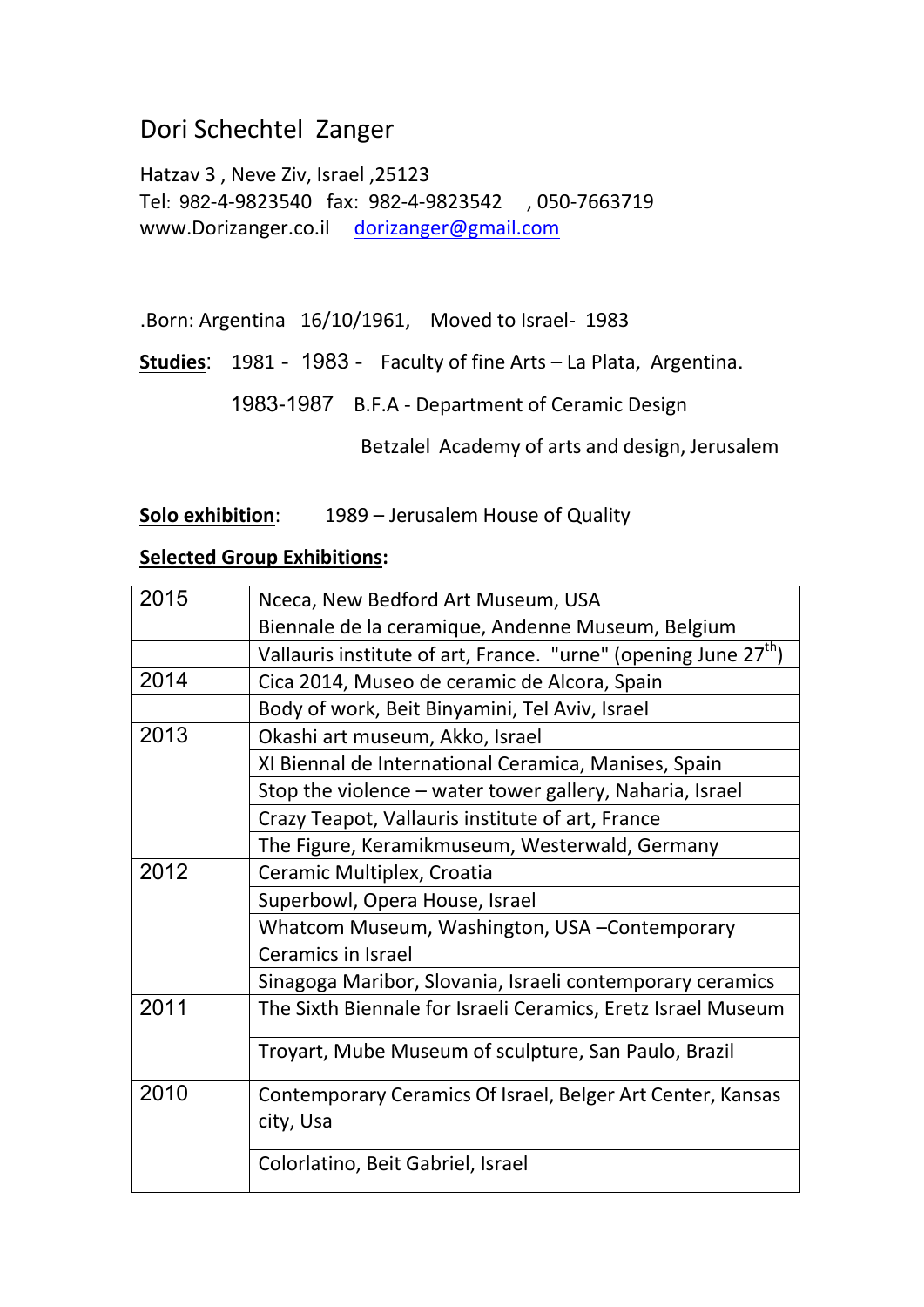|      | The joy of clay figurines, Eretz Israel Museum, Tel Aviv                                          |
|------|---------------------------------------------------------------------------------------------------|
|      | Gardiner Museum, Toronto, Canada, Contemporary 2010.<br><b>Ceramics in Israel</b>                 |
| 2009 | color Latino - Rishon Lezion cultural center                                                      |
|      | Um el Fahem gallery $-$ on the table                                                              |
|      | From the Melting Pot into the Fire, Contemporary Ceramics<br>in Israel                            |
|      | Mint Museum of Craft + design, North Carolina                                                     |
| 2008 | Ceramics on the agenda - Ashdod Museum                                                            |
| 2007 | color Latino - International congress center - Haifa, Israel                                      |
| 2006 | forth biennale of ceramics - Eretz Israel museum                                                  |
|      | Musee provincial des Arts du Namurois - Belgia                                                    |
|      | Animals with a smile – Raku Gallery – Haifa                                                       |
|      | Ceramics from Israel - Fayla Gallery - Brussels                                                   |
| 2005 | Adom - - Henkin Holon College of Design                                                           |
|      | from mask to portrait – Municipal Gallery Nahariya                                                |
|      | Ceramic Symposium vessel and stand – Tel Hay                                                      |
| 2004 | .Animal stories - Shoeva gallery                                                                  |
|      | .Useful Tea pots - Design Gallery - Holon                                                         |
|      | Kfar Vradim Atuf - Tal gallery                                                                    |
| 2003 | "Tel Hay Museum – "Tea Pots                                                                       |
|      | Shoeva galery $-20 \times 20 \times 10$                                                           |
| 2002 | .Tefen Museum Gallery - Hanukiot                                                                  |
| 2001 | "Museo U.Nahon Di Arte Ebraica Italiana - " To give                                               |
|      | Stad Biblioteket Norrkoping, Sweden - "Israeli<br>$\pmb{\mathfrak{c}}$<br>Contemporary Jewish Art |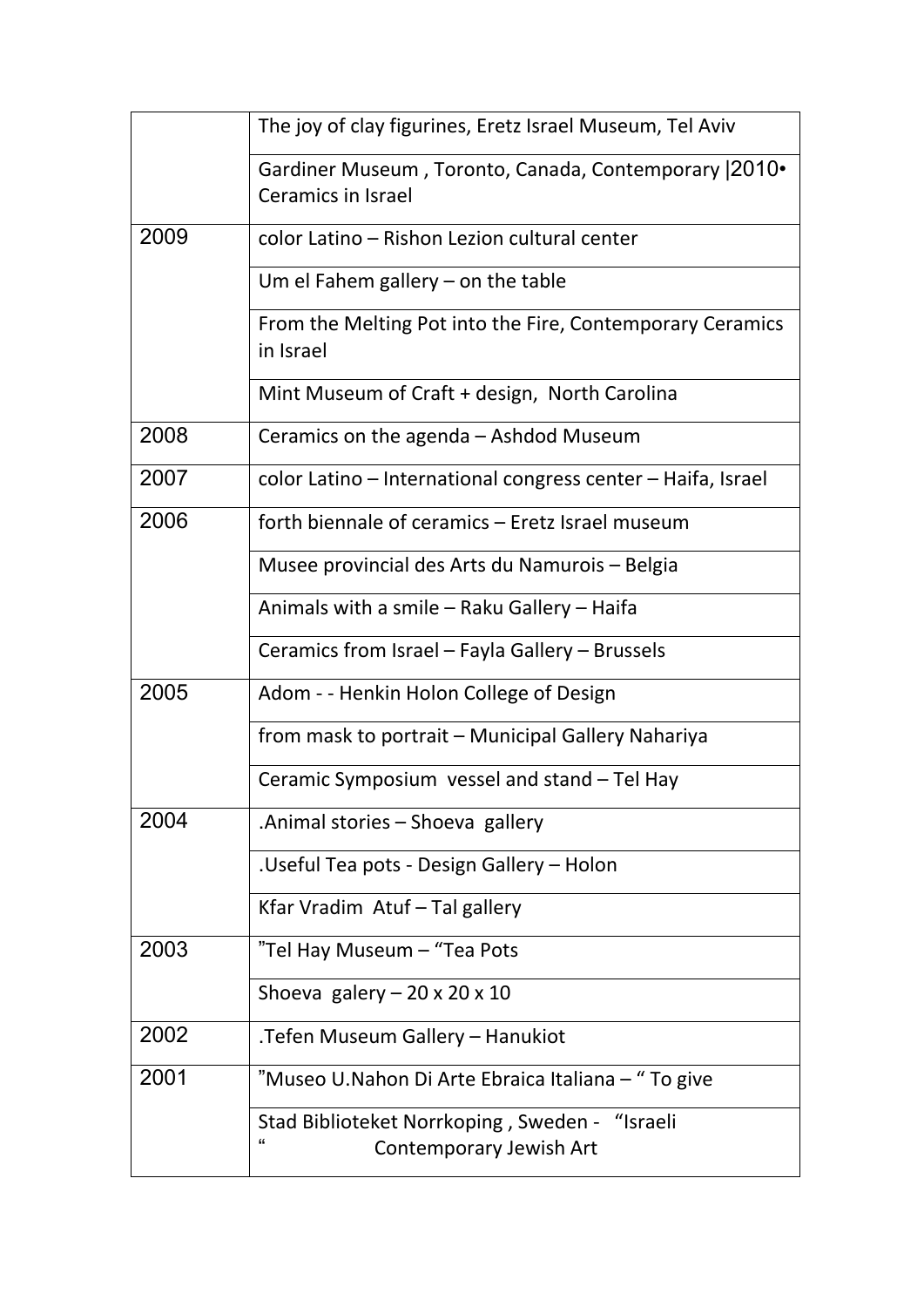|      | Henkin Holon College of Design - "Were did the vase go to                       |
|------|---------------------------------------------------------------------------------|
|      | " Shloshim Shlush Gallery - " Lipton Art                                        |
|      | Taipei Country Yingko Ceramics Museum, the 6th Taiwan<br>golden ceramics awards |
|      | Eretz Israel Museum, Tel Aviv - "The Israel Biennale for<br>Ceramics"-          |
| 1995 | New Art from Israel, New York                                                   |
| 1993 | Otenta Galery - Animals                                                         |
| 1991 | Jerusalem House of quality, lights 91                                           |
| 1987 | Meymad Gallery, Ceramic Sculpture                                               |

### **Publications**

500 Figures in clay vol2

### **Work Experience**

Active Studio since 1989, were I work and teach,

- Board Member of The Israel Ceramics artist association
- Member of Cooperative Ceramic Galleries "8 Together" Jerusalem and "8 in Jaffa" ,Tel Aviv.
- Work Shops: Beit Binyaminy Tel Aviv,
- Work shop : Maalot Art Center
- Work shop : Kaye College
- 2012 Ceramic residency, Haviva shed, Giv at Haviva, Israel
- 2011 Ceramic residency, Watershed, Main, USA full Aida scholarship
- 2009 International symposium of Mayolica Um el Fahem museum
- 2001 International symposium of Tel Hay workshop leader